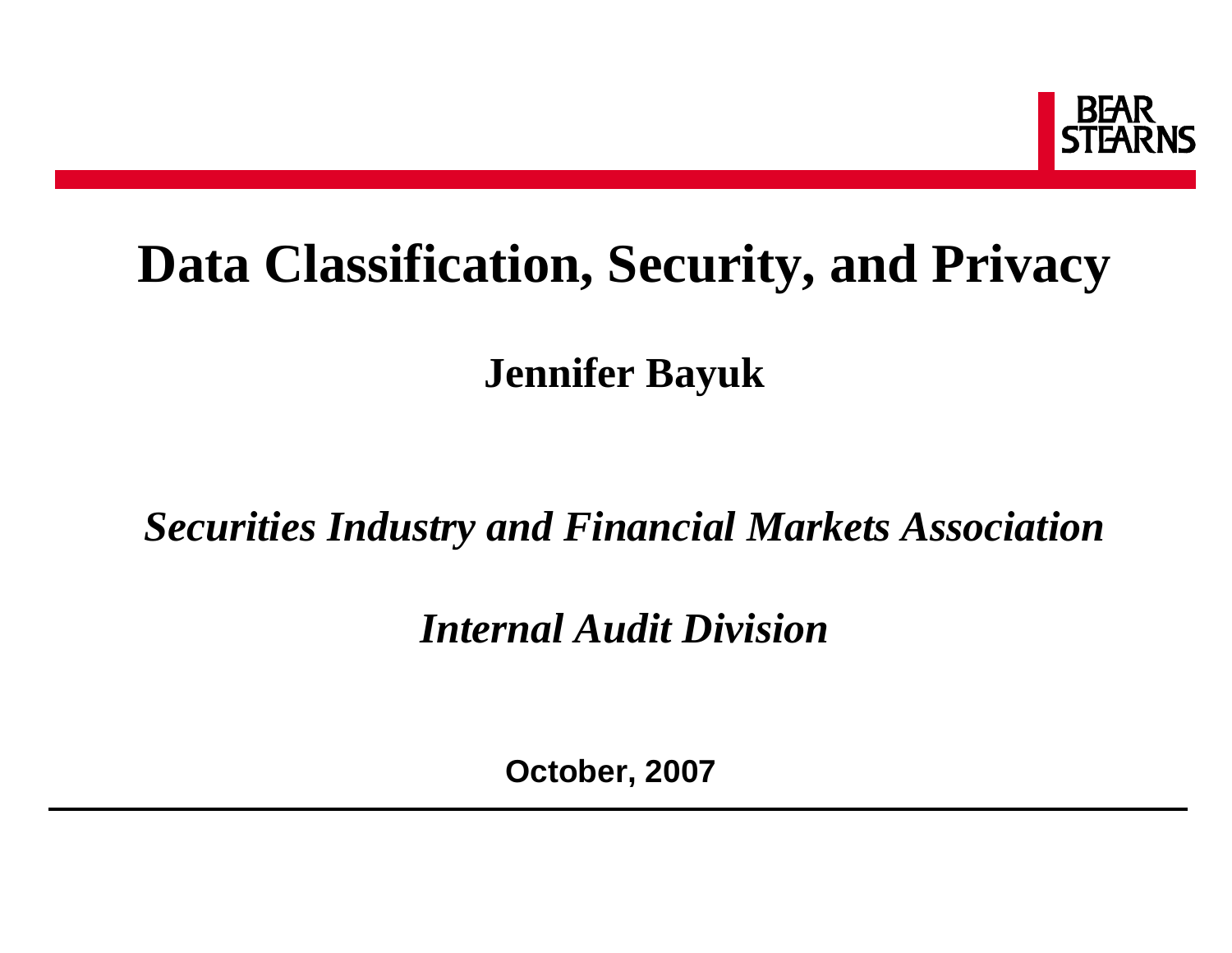# **Overview of Information Classification**



- **Logical Relationship**
- **Historical Practices**
- **Future Trends**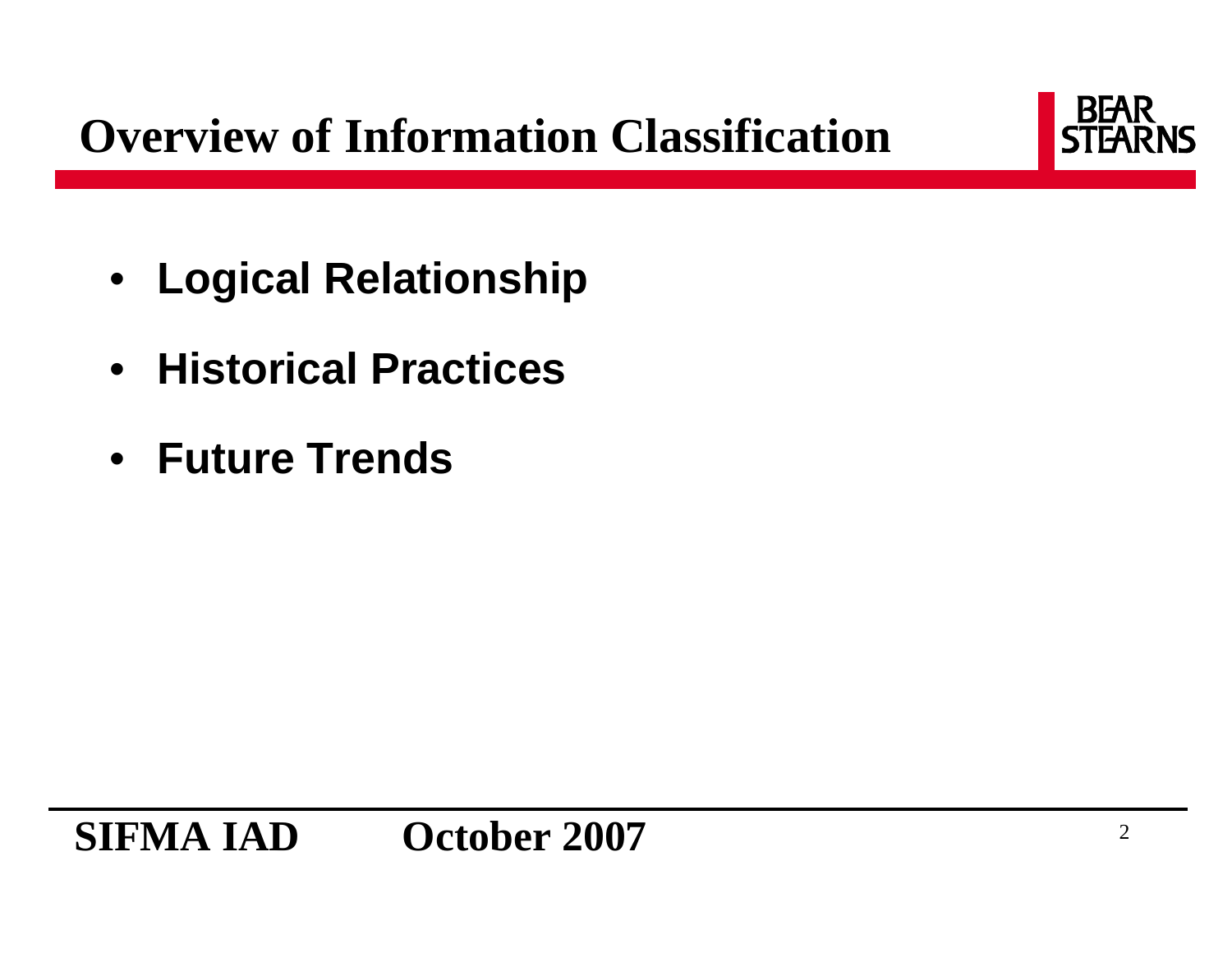

#### **Information model**



### **Confidentiality, integrity, availability requirements**



**Systems implementation**

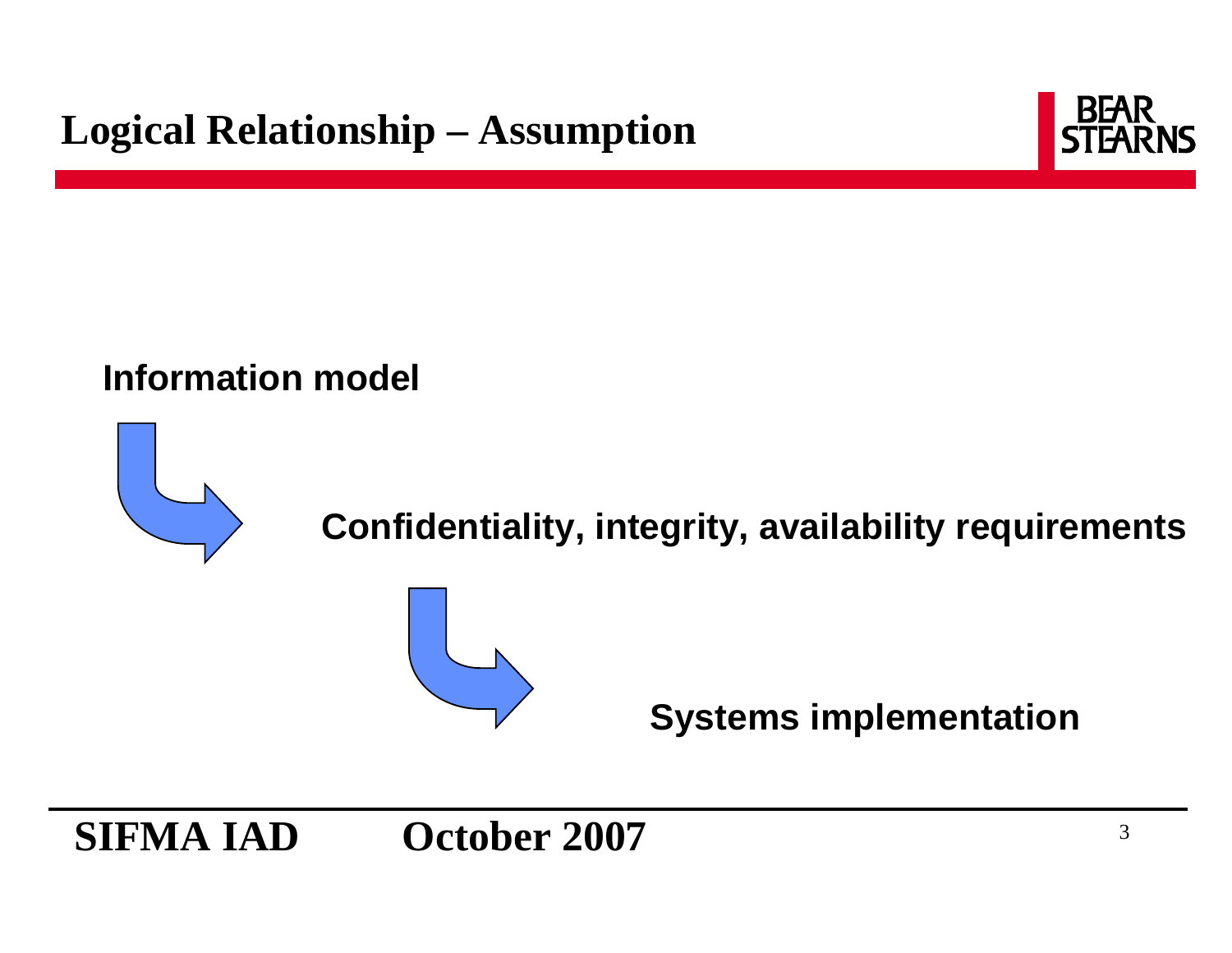# **Logical Relationship - Assumption**



**Information model** *Note: Technically, an information classification program could start and end here. Existence of classification does not guarantee that associated requirements will be correctly developed or implemented.*



**Confidentiality, integrity, availability requirements**



**Systems implementation**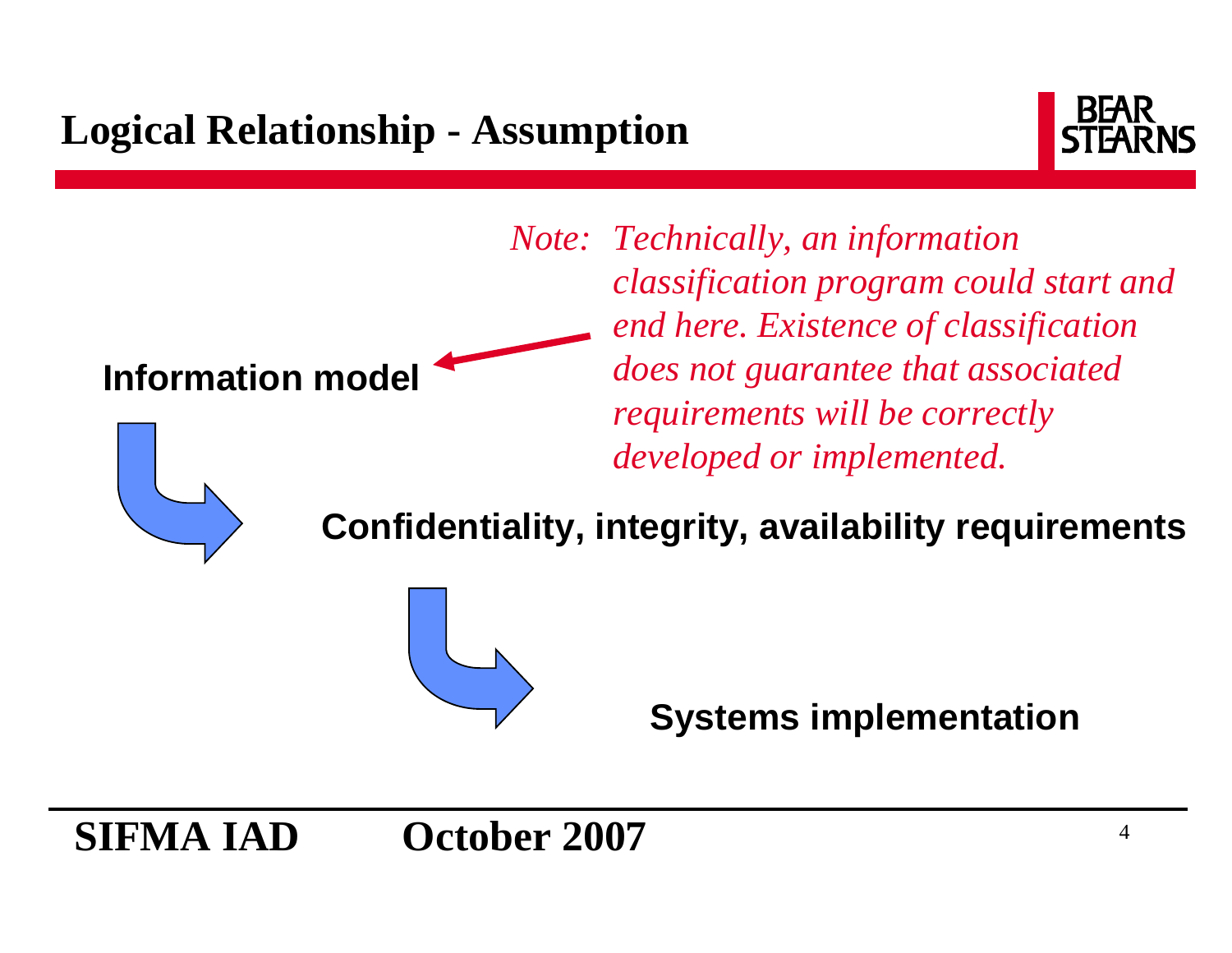

### **Quote from FFIEC InfoSec Handbook:**

**Institutions may establish an information data classification program to identify and rank data, systems, and applications in order of importance. Classifying data allows the institution to ensure consistent protection of information and other critical data throughout the system. Classifying systems allows the institution to focus its controls and efforts in an efficient and structured manner.**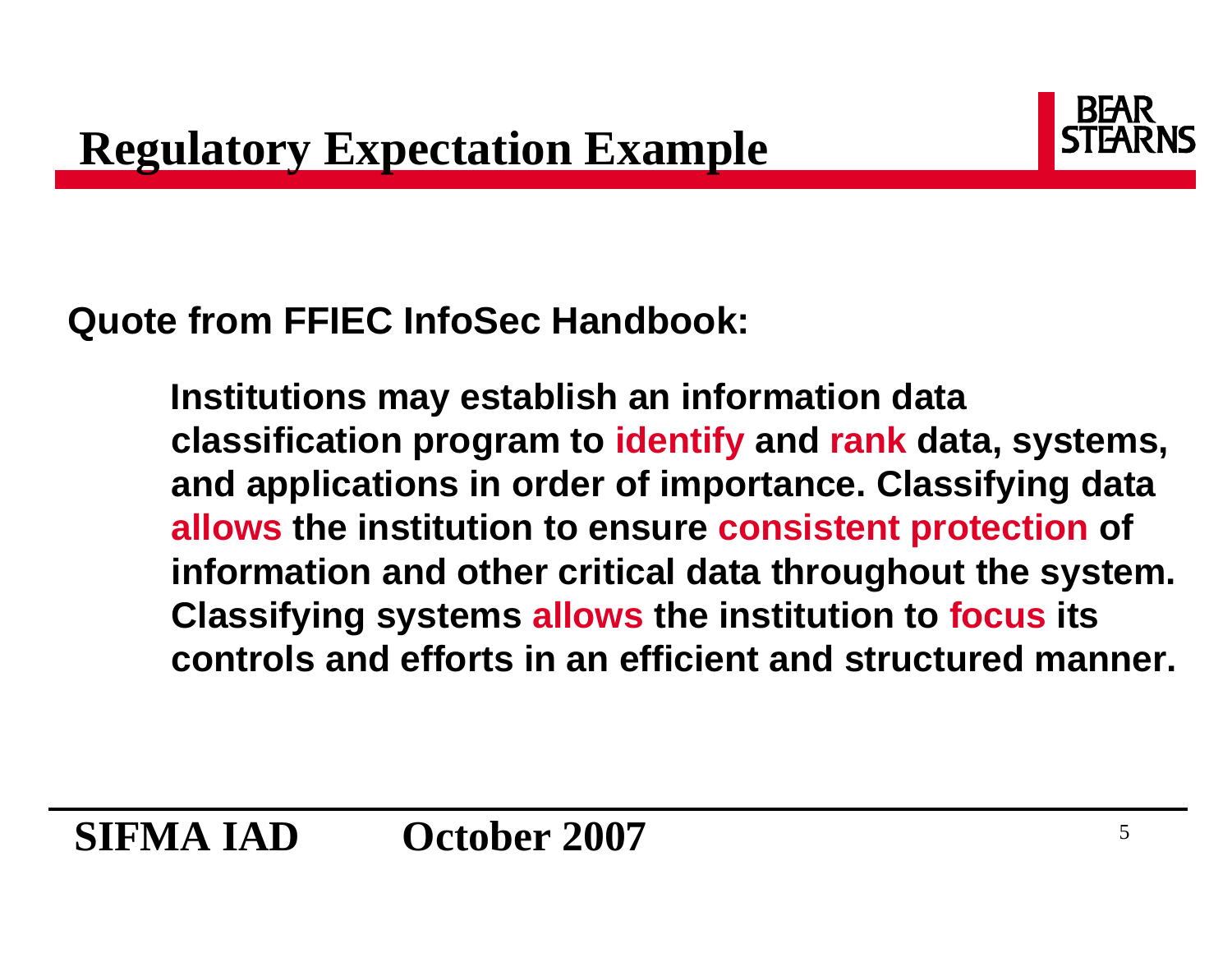# **Logical Relationship - Expectation**



*Completeness of implementation requires information to be labeled or collected in a consistent manner and stored accordingly.* 

#### **Information model**



**Confidentiality, integrity, availability requirements**

#### **Systems implementation**

*Information model instantiation.*

**SIFMA IAD October 2007**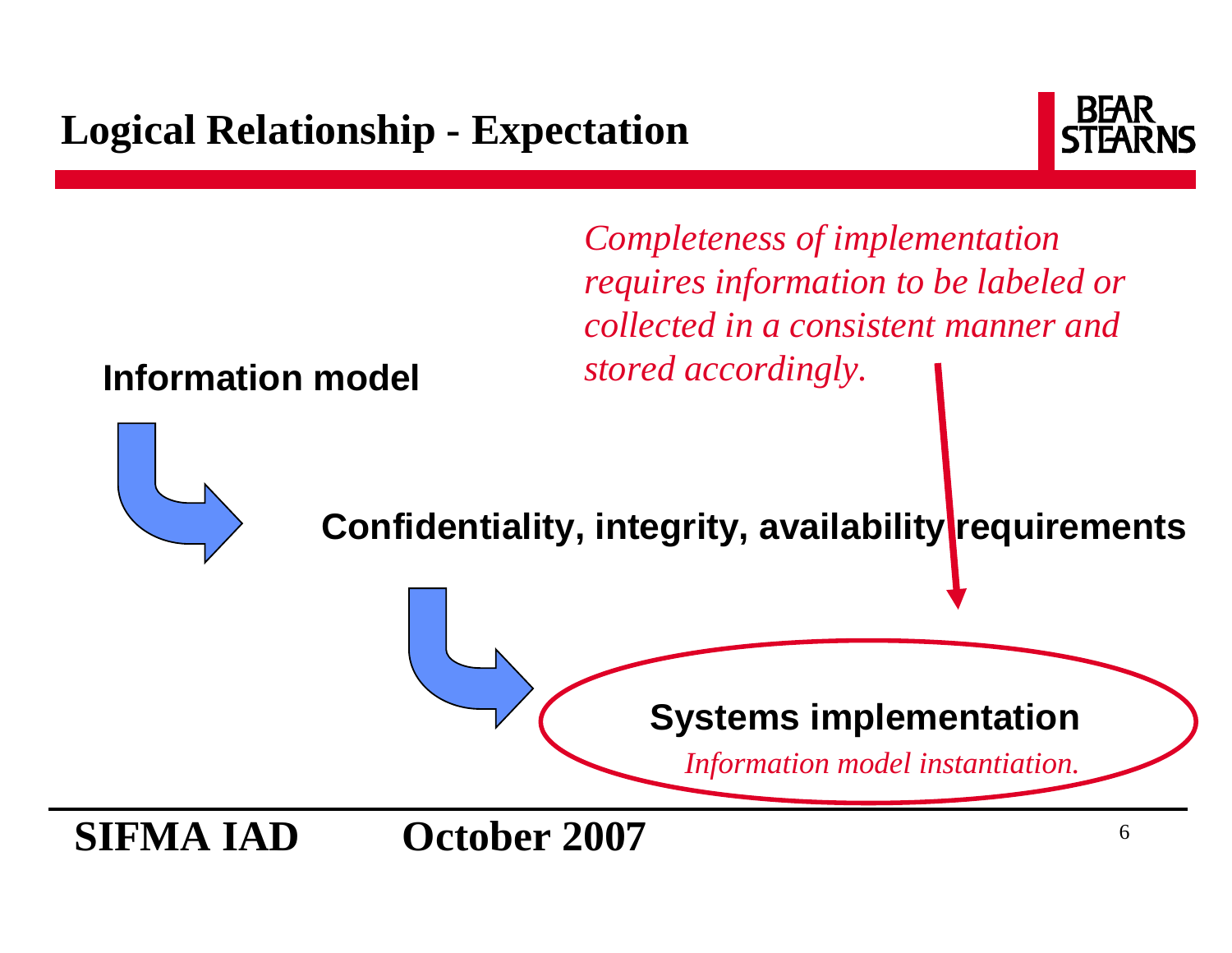

# **Expectation is that each activity makes it easier to achieve the next:**



**SIFMA IAD October 2007**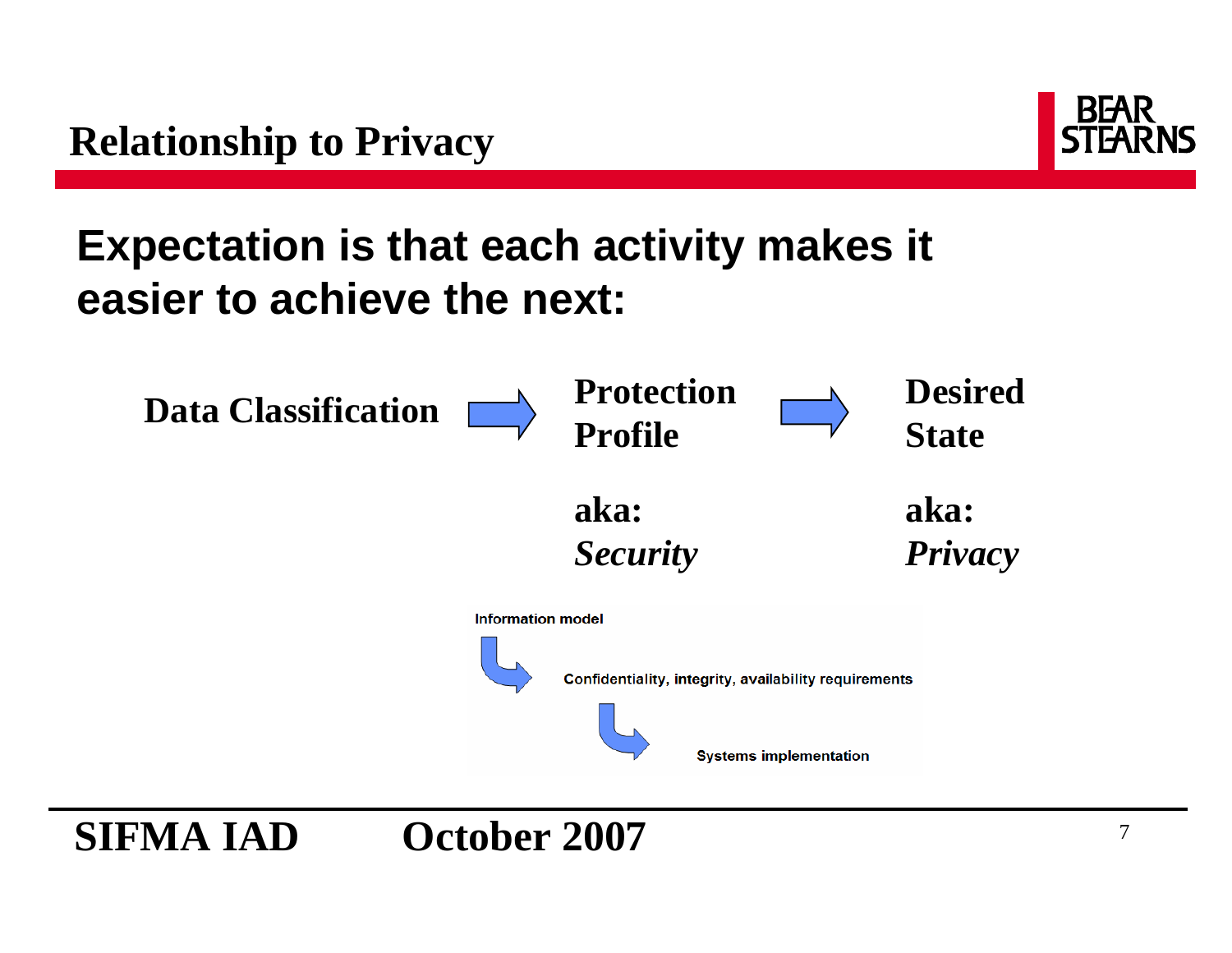

| <b>Model</b>                                   | <b>Example</b>                                                       | <b>Protection Profile</b>                                                                  | <b>Desired state</b>                                                     |  |
|------------------------------------------------|----------------------------------------------------------------------|--------------------------------------------------------------------------------------------|--------------------------------------------------------------------------|--|
| <b>Military</b>                                | <b>Top Secret, Secret,</b><br><b>Confidential, Public</b>            | <b>System access</b><br>according to level, no<br>read up, no write down                   | <b>Confidentiality</b>                                                   |  |
| <b>Common</b><br><b>business</b><br>adaptation | <b>Mission critical,</b><br>process-critical, non-<br>public, public | <b>Access and Change</b><br>control over systems<br>and applications<br>according to level | <b>Confidentiality,</b><br>Integrity,<br><b>Availability</b>             |  |
| <b>Regulatory</b>                              | <b>PCI</b>                                                           | Demonstrable due<br>diligence for minimal<br>access and quality<br>controls at data level  | <b>Confidentiality,</b><br>Integrity,<br>Availability,<br><b>Privacy</b> |  |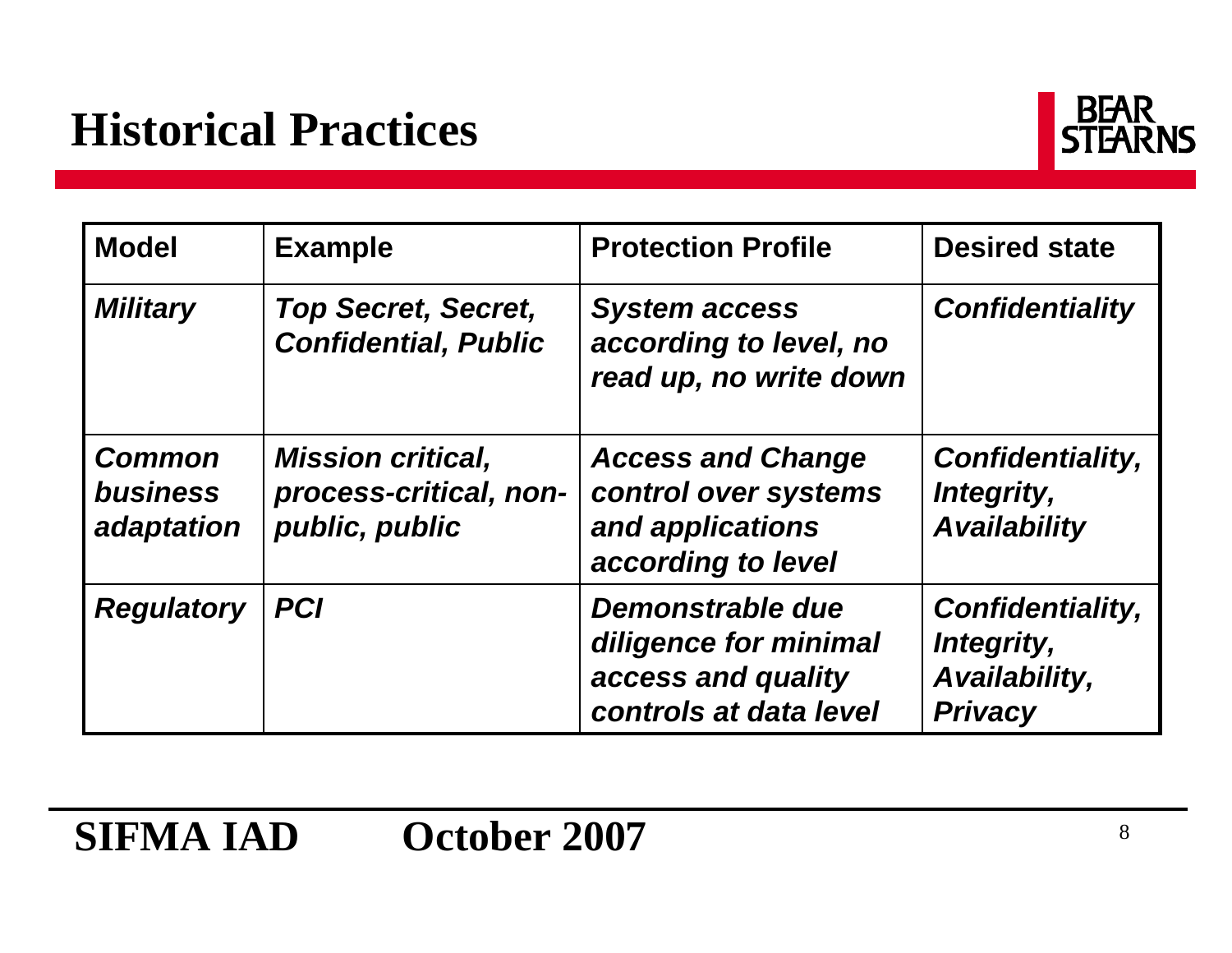

**Require all information to be labeled as it is created**

**Store it only on systems that support these requirements:**

- Prevent those at higher level from changing **information at lower level (without an authorized change verification procedure)**
- Prevent those at lower level from reading information **at higher level**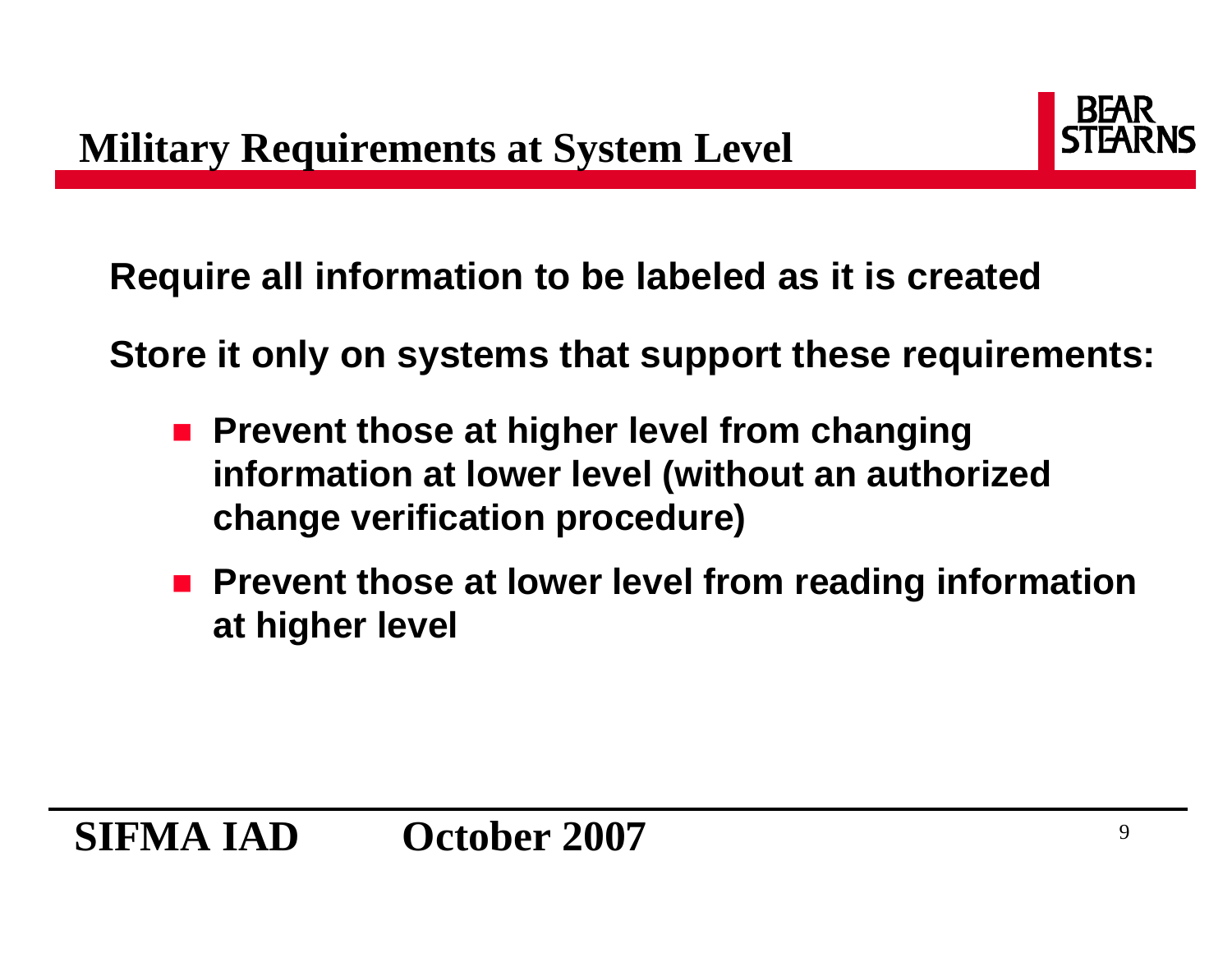

**Protection Profiles for each system to cover information lifecycle:**

- $\mathbb{Z}$ **handling**
- $\mathbb{Z}$ **storage**
- $\mathbb{Z}$ **transmission**
- $\mathbb{Z}$ **disposal**

**Systems that store or transmit data of different sensitivities should be classified as if all data were at the highest sensitivity. Classification should be based on a weighted composite of all relevant attributes.**

*(source: FFIEC Information Security IT Examination Handbook)*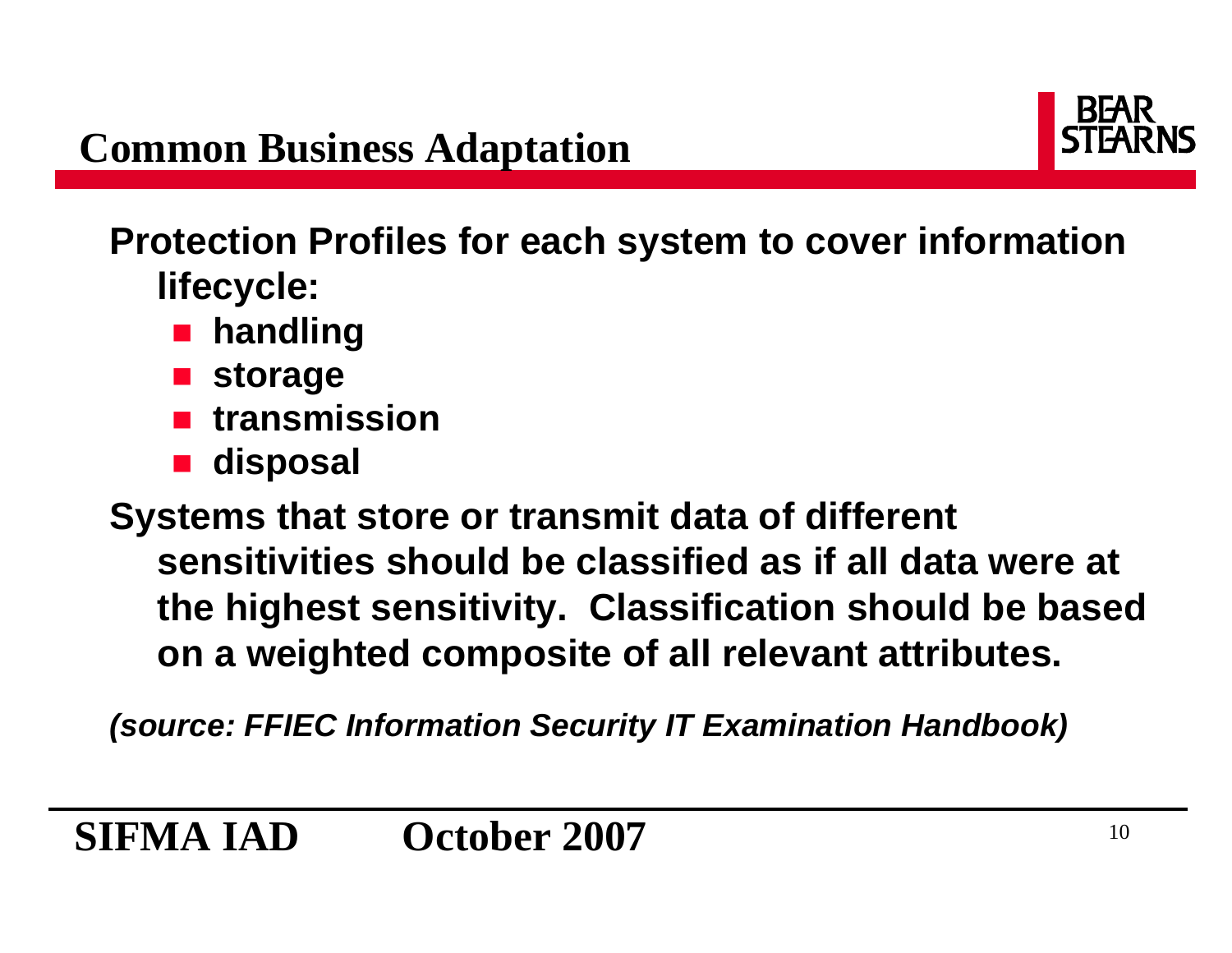

**Customized Protection Profiles for each system to cover information lifecycle, including:**

- П **Network, system, and application access controls**
- Π **Audit trail for access and change tracking**
- П **Segregation of duties for critical changes**
- П **Confidentiality procedures at user level**
- Π **Quality and change control over automated processing**
- П **Backup and retention**
- Π **Recovery Time and Point objectives**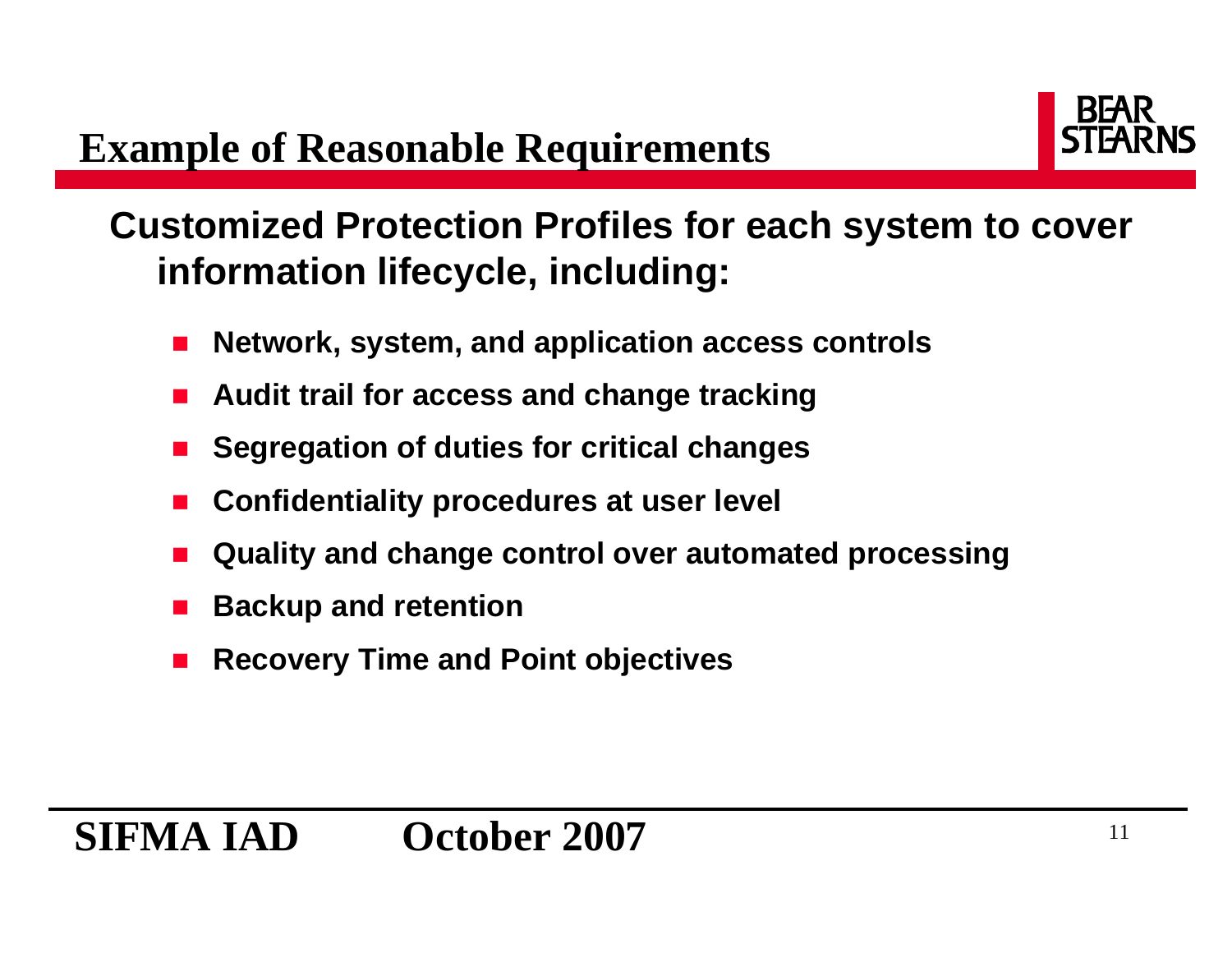

**Actual protection measures are specifically proscribed for:**

- **Network architecture**
- $\mathbb{Z}$ **Network transmission**
- **Data storage**
- × **Operating system security**
- **Application entitlements**
- T. **Media handling**
- **External Audit**

*(source: PCI Security Standard Council)*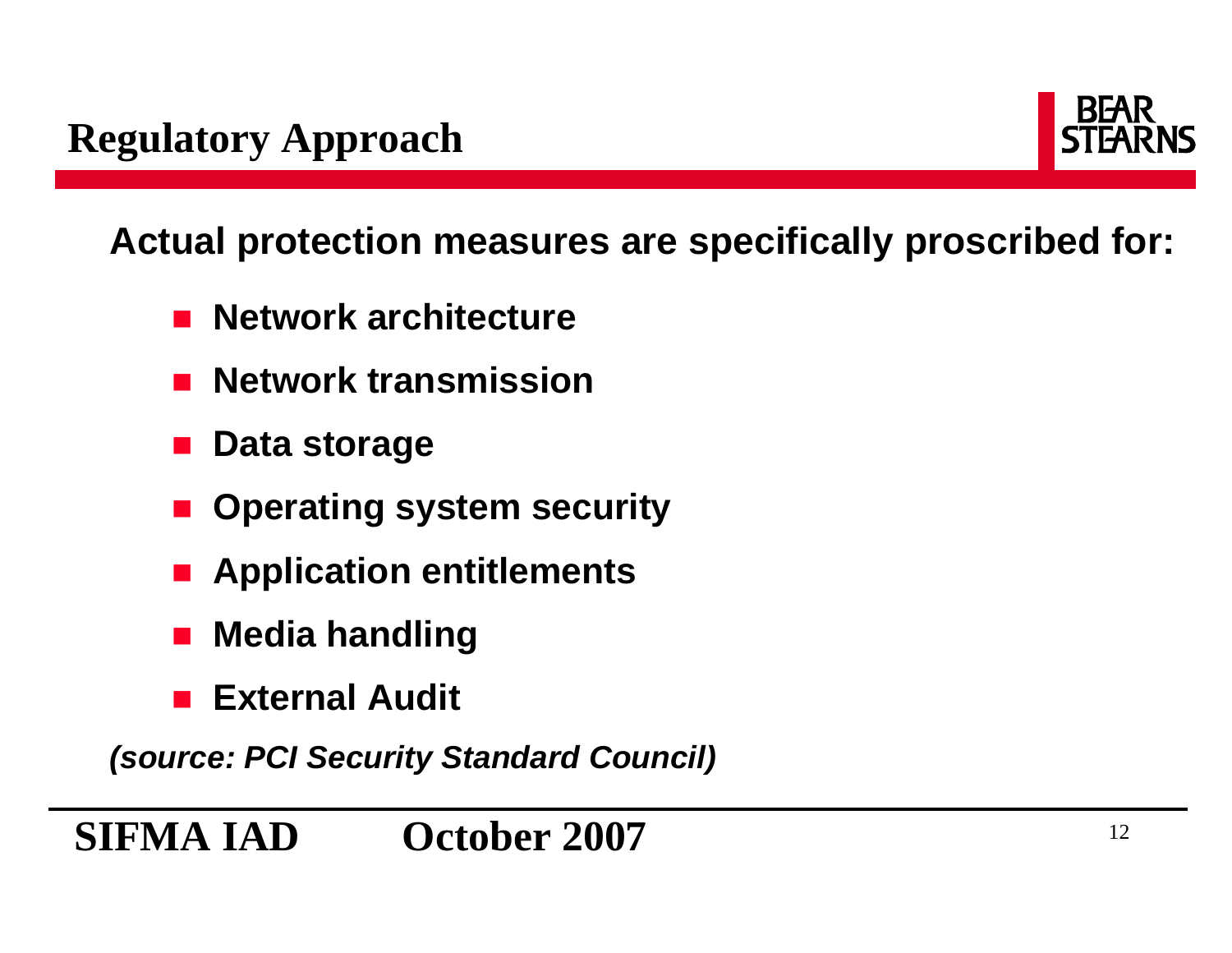# **Evolutionary Progression**



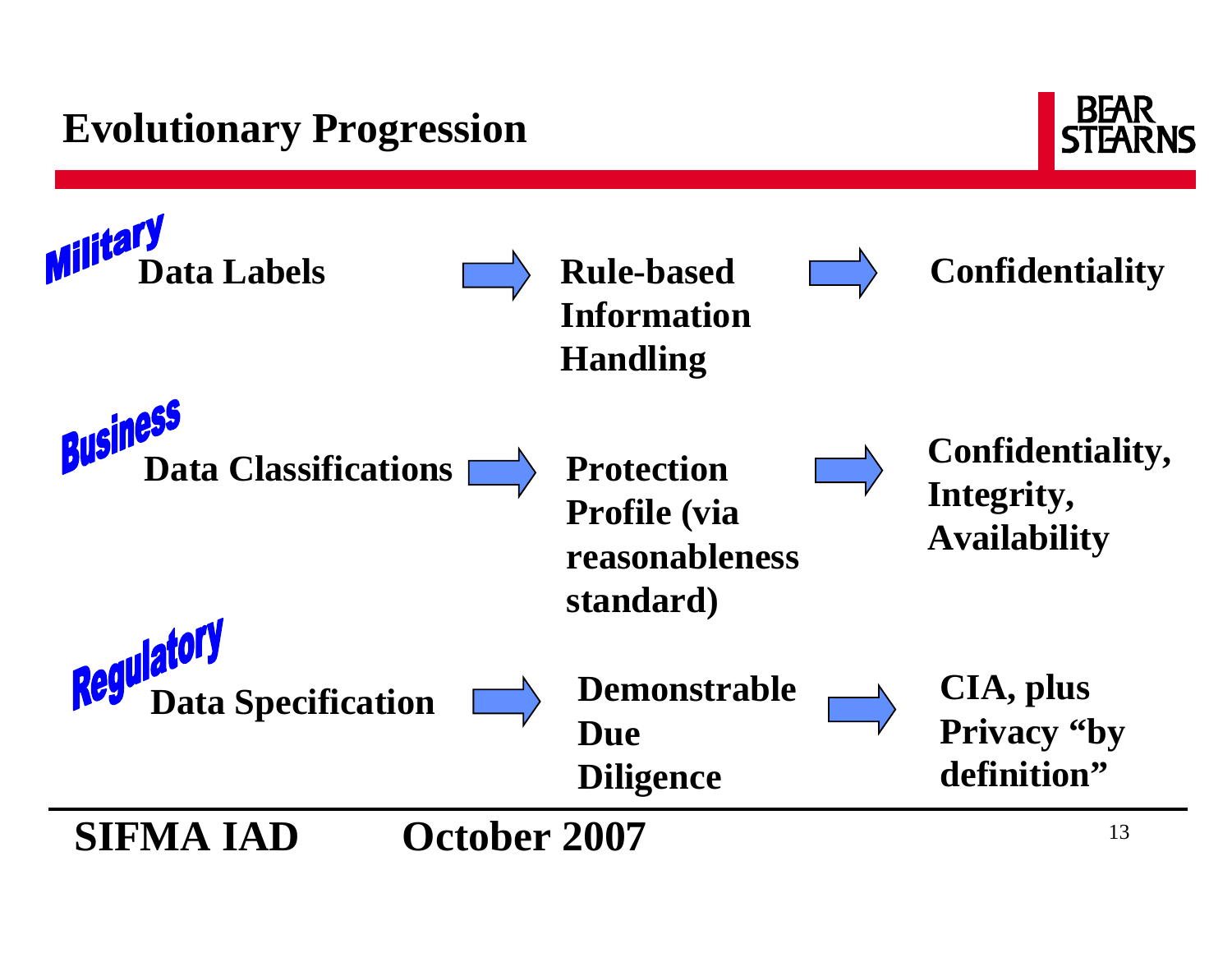

- •*Were process rather than goal-oriented*
- *Relied on regulatory auditors to "raise the bar" on appropriate responses to risk*
- *Focused on aggregated data in systems and processes for handling, not on actual data content*
- *Did not entertain scenarios where multiple types of data in the same record in a single application or system should be treated differently at the infrastructure level*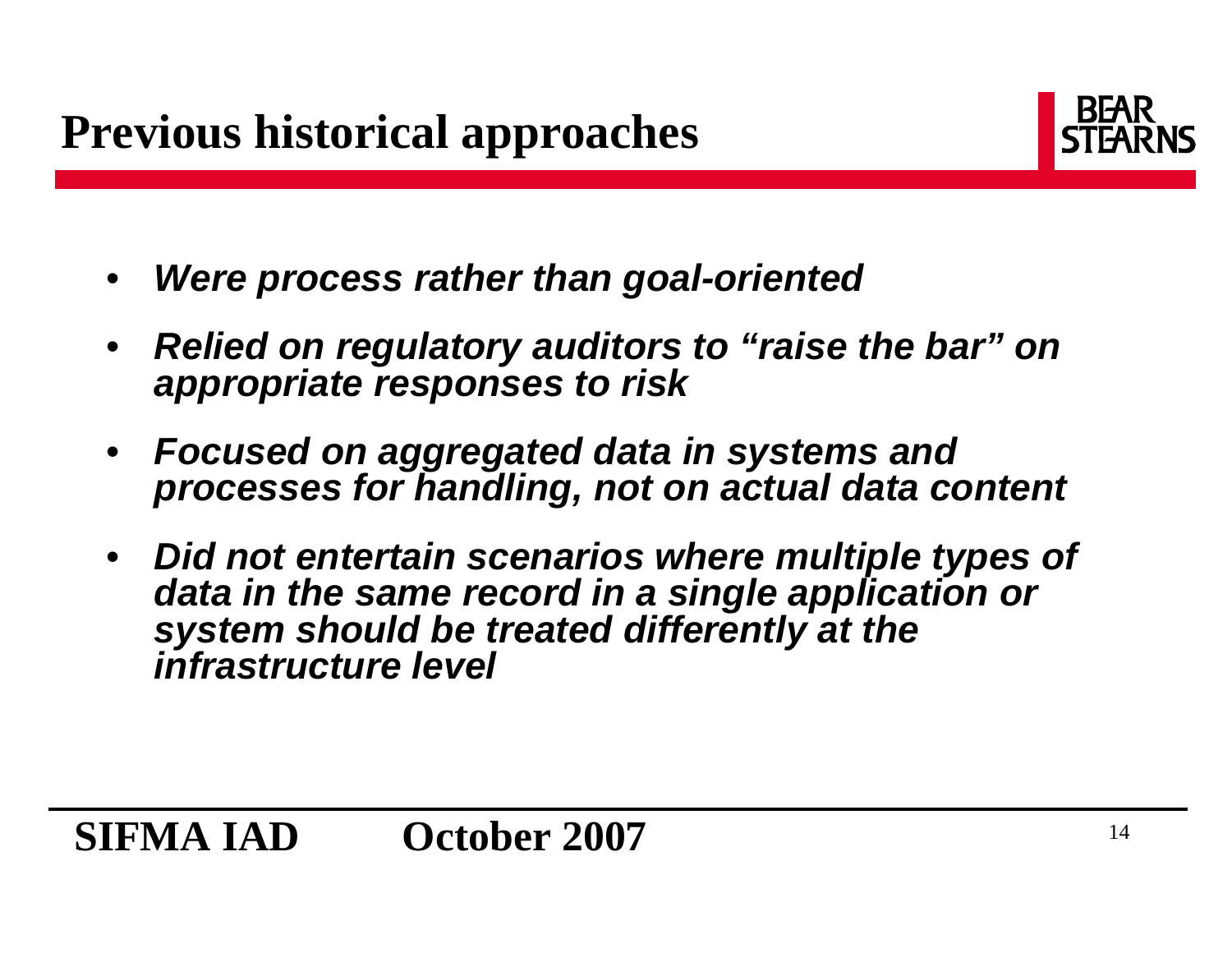



*Priorities are decided based on perception of threat and vulnerabilities – focus is on closing holes at low cost, or having business "accept risk."*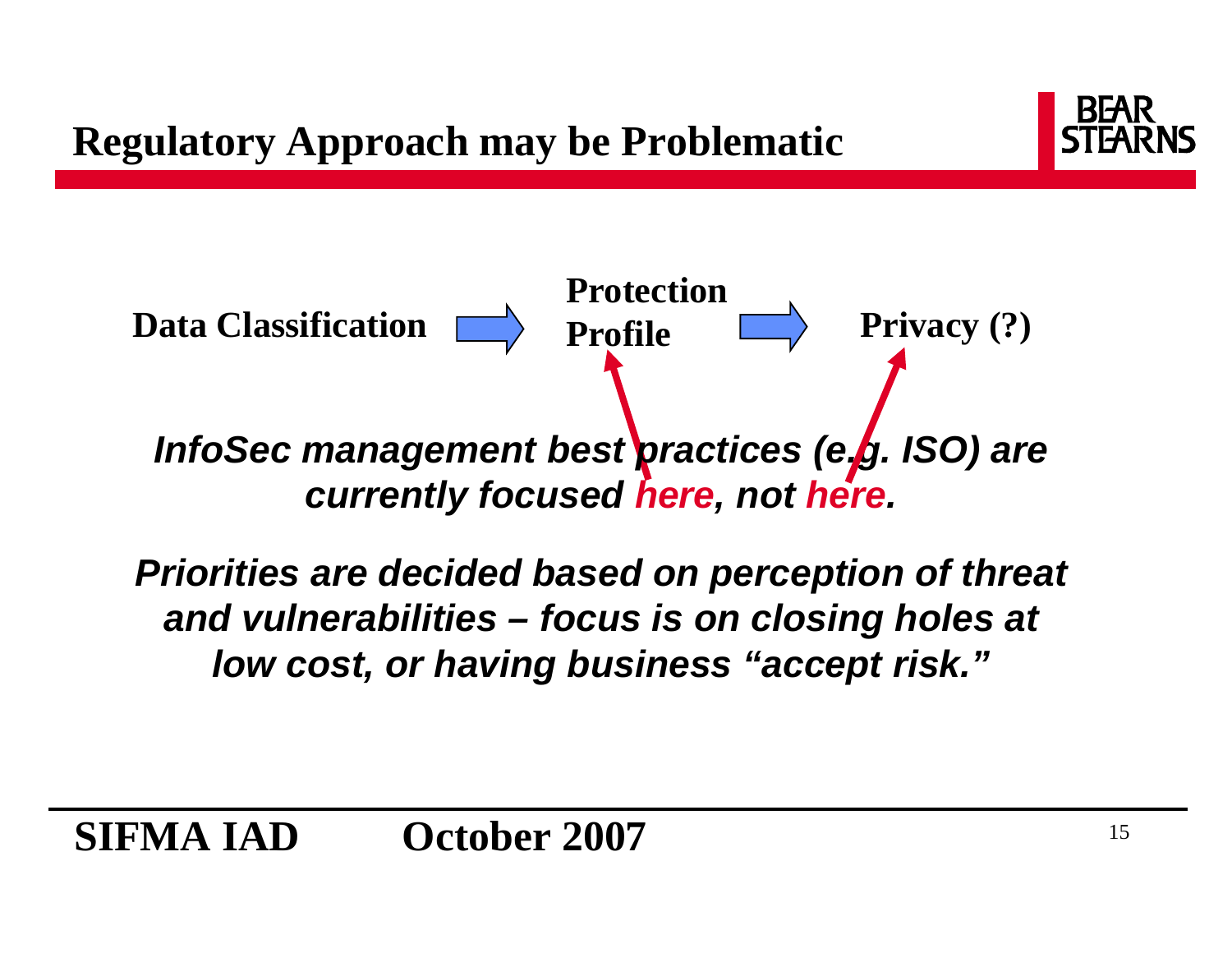

### *…..may generally be classified as*

- **Risk-Based**
	- **Priorities are decided based on perception of threat and vulnerabilities – focus is on closing holes**
- **Compliance based**
	- **Priorities are decided based on requirements for due diligence using a reasonableness standard**

*For the new era of regulatory approaches to Information Classification and associate control implementation, it needs to be goal-oriented.*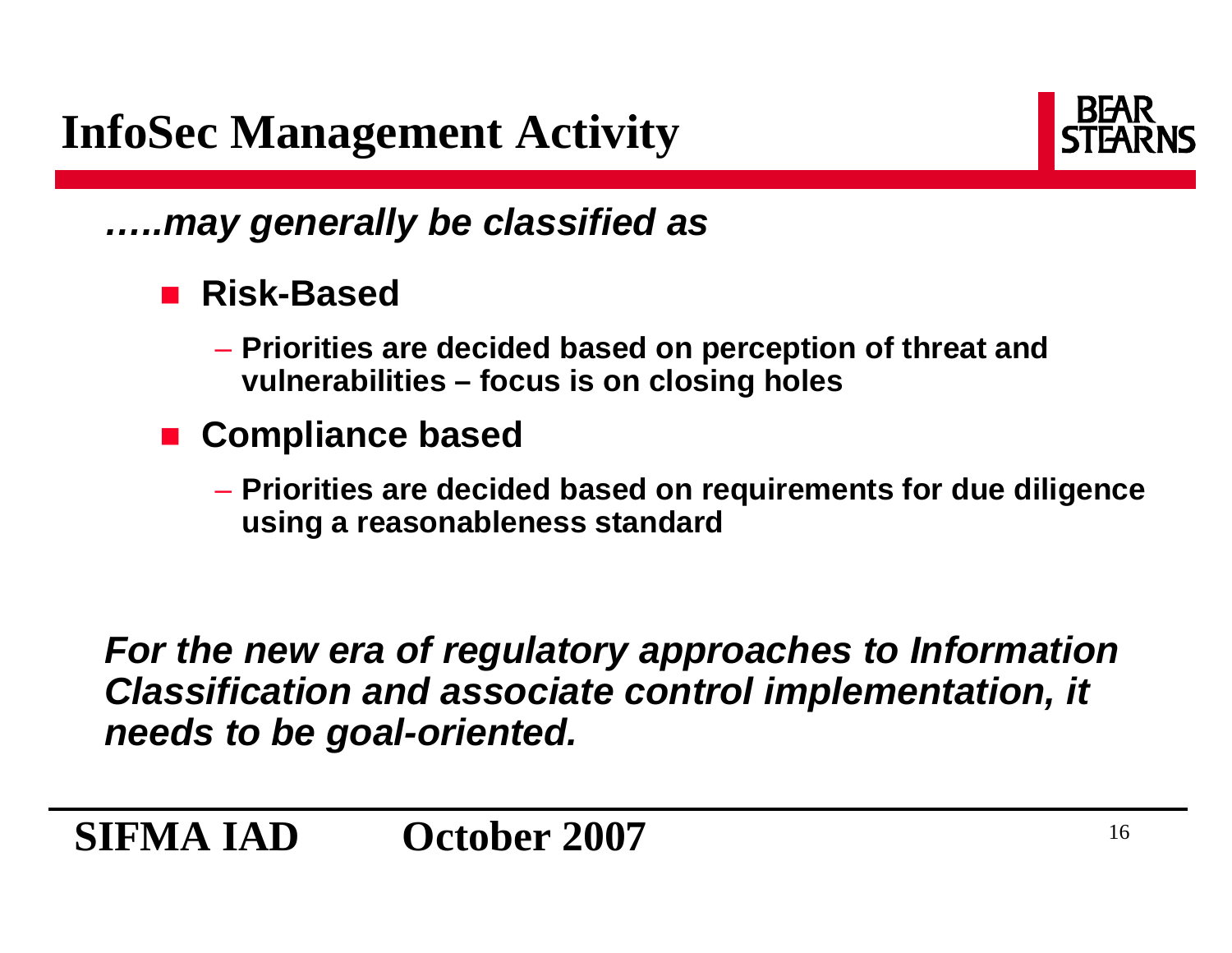

- $\bullet$ *Reasonable measures are not good enough*
- *Known vulnerabilities are not tolerable*
- $\bullet$  *Regulatory requirements are coming from customers and business partners in the form of legal contracts*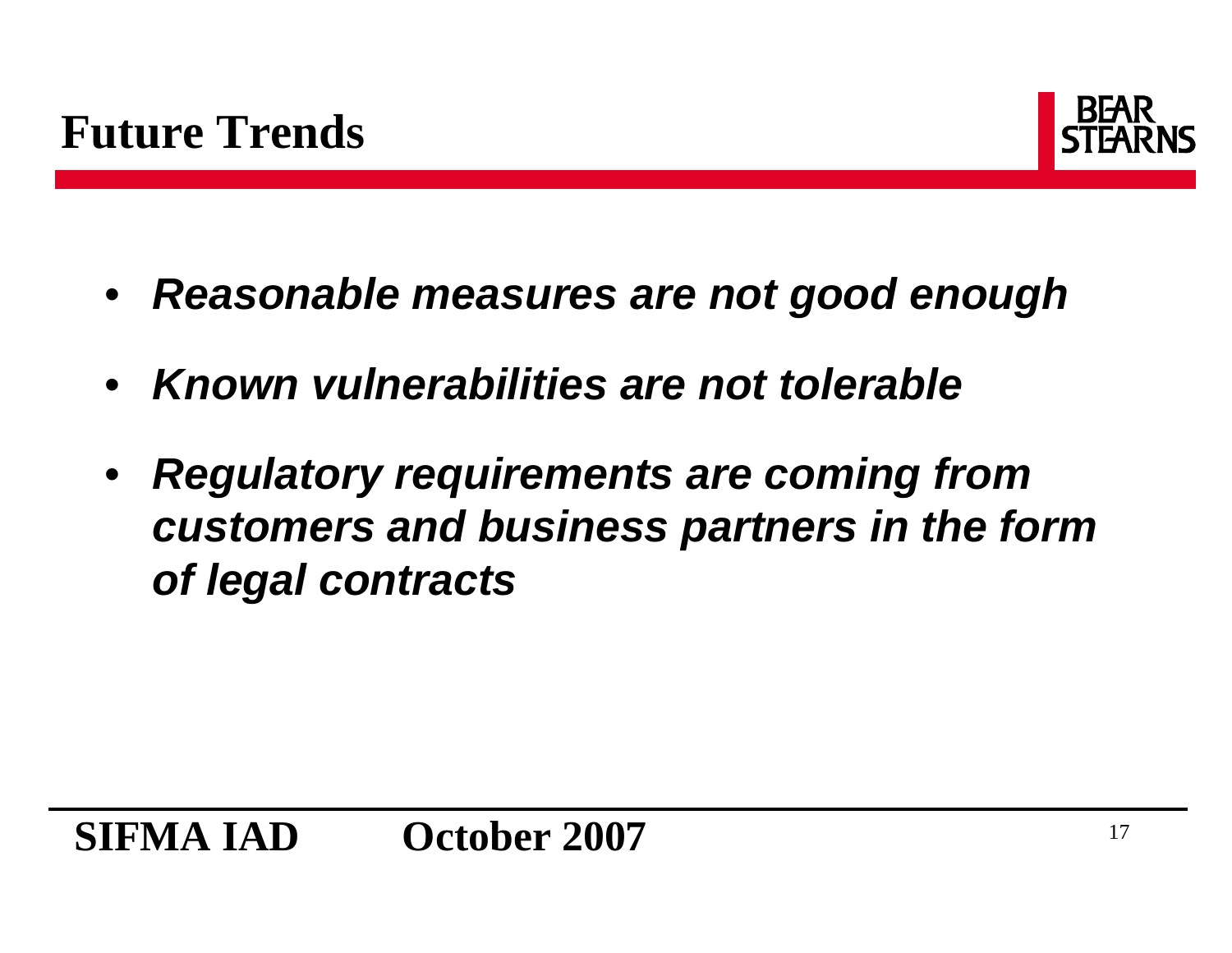# **Example: Payment Card Industry (PCI) Standard**



| PCI Data Security Standard (DSS) requirements are<br>applicable if a Primary Account Number (PAN) is<br>stored, processed, or transmitted. |                                 | Data Element                    | Storage<br>Permitted | Protection<br>Required | <b>PCI DSS</b><br>Req. 3.4 |
|--------------------------------------------------------------------------------------------------------------------------------------------|---------------------------------|---------------------------------|----------------------|------------------------|----------------------------|
|                                                                                                                                            | <b>Cardholder Data</b>          | Primary Account<br>Number (PAN) | YES                  | YES                    | YES                        |
|                                                                                                                                            |                                 | Cardholder Name*                | YES                  | YES*                   | ΝO                         |
|                                                                                                                                            |                                 | Service Code*                   | <b>YES</b>           | YES*                   | NO.                        |
|                                                                                                                                            |                                 | Expiration Date*                | YES                  | YES*                   | NO.                        |
|                                                                                                                                            | Sensitive Authentication Data** | Full Magnetic Stripe            | NO.                  | N/A                    | N/A                        |
|                                                                                                                                            |                                 | CVC2/CVV2/CID                   | NO.                  | N/A                    | N/A                        |
|                                                                                                                                            |                                 | PIN / PIN Block                 | NO.                  | N/A                    | N/A                        |

*\* These data elements must be protected if stored in conjunction with the PAN.*

*\*\* Sensitive authentication data must not be stored subsequent to authorization (even if encrypted).*

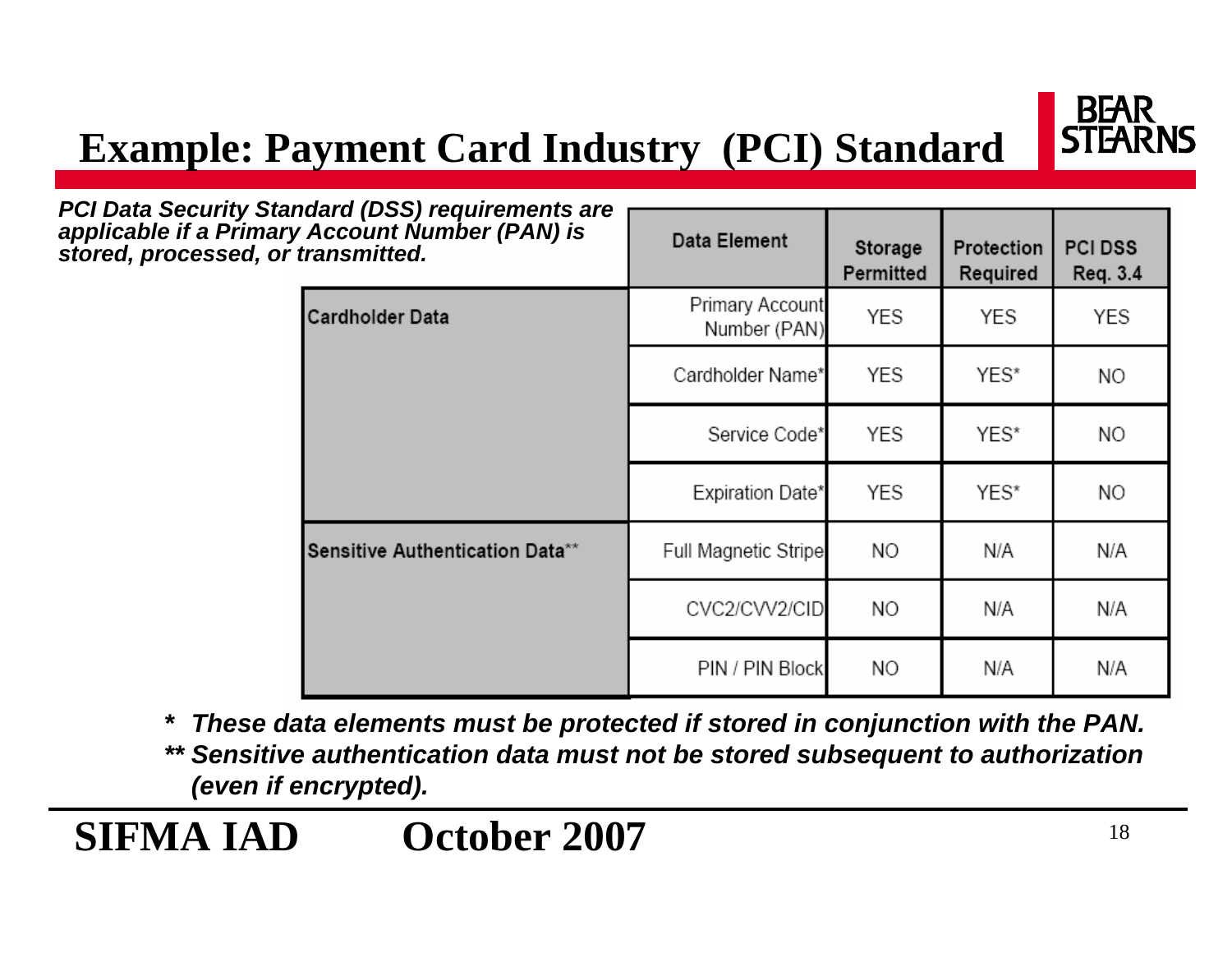# **PCI DSS V1.1**



- *1: Install and maintain a firewall configuration to protect cardholder data*
- *2: Do not use vendor-supplied defaults for system passwords and other security parameters*
- *3: Protect stored cardholder data (3.4 – detail with respect to PAN)*
- *4: Encrypt transmission of cardholder data across open, public networks*
- *5: Use and regularly update anti-virus software*
- *6: Develop and maintain secure systems and applications*
- *7: Restrict access to cardholder data by business need-to-know*
- *8: Assign a unique ID to each person with computer access*
- *9: Restrict physical access to cardholder data*
- *10: Track and monitor all access to network resources and cardholderdata*
- *11: Regularly test security systems and processes*
- *12: Maintain a policy that addresses information security*

**SIFMA IAD October 2007** $7$  and  $19$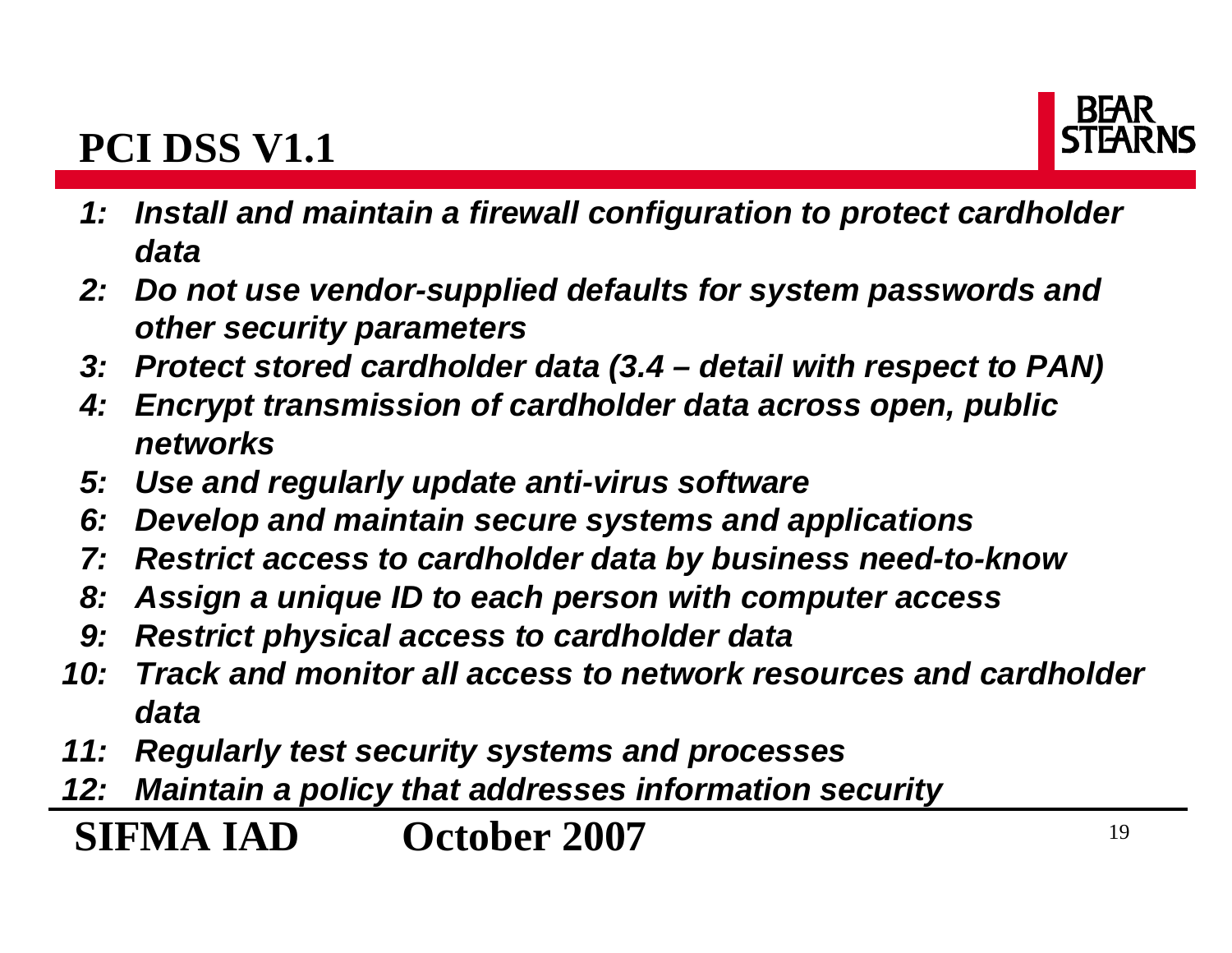

**Account access (e.g. passwords, PINS)**

**Confidential (but not NPI) counterparty**

**Confidential Firm Other**

**Customer holdings**

**Counterparty NPI**

**Banking Deal Unannounced**

**Banking Info Other**

**Wide distribution nonpublic (e.g. research)**

**Firm Holdings**

**Executed and reported trades**

**Employee compensation**

**Employee NPI**

**Firm trade secrets**

**Pre-trade order flow**

**Public**

*Are requirements as different as data types?*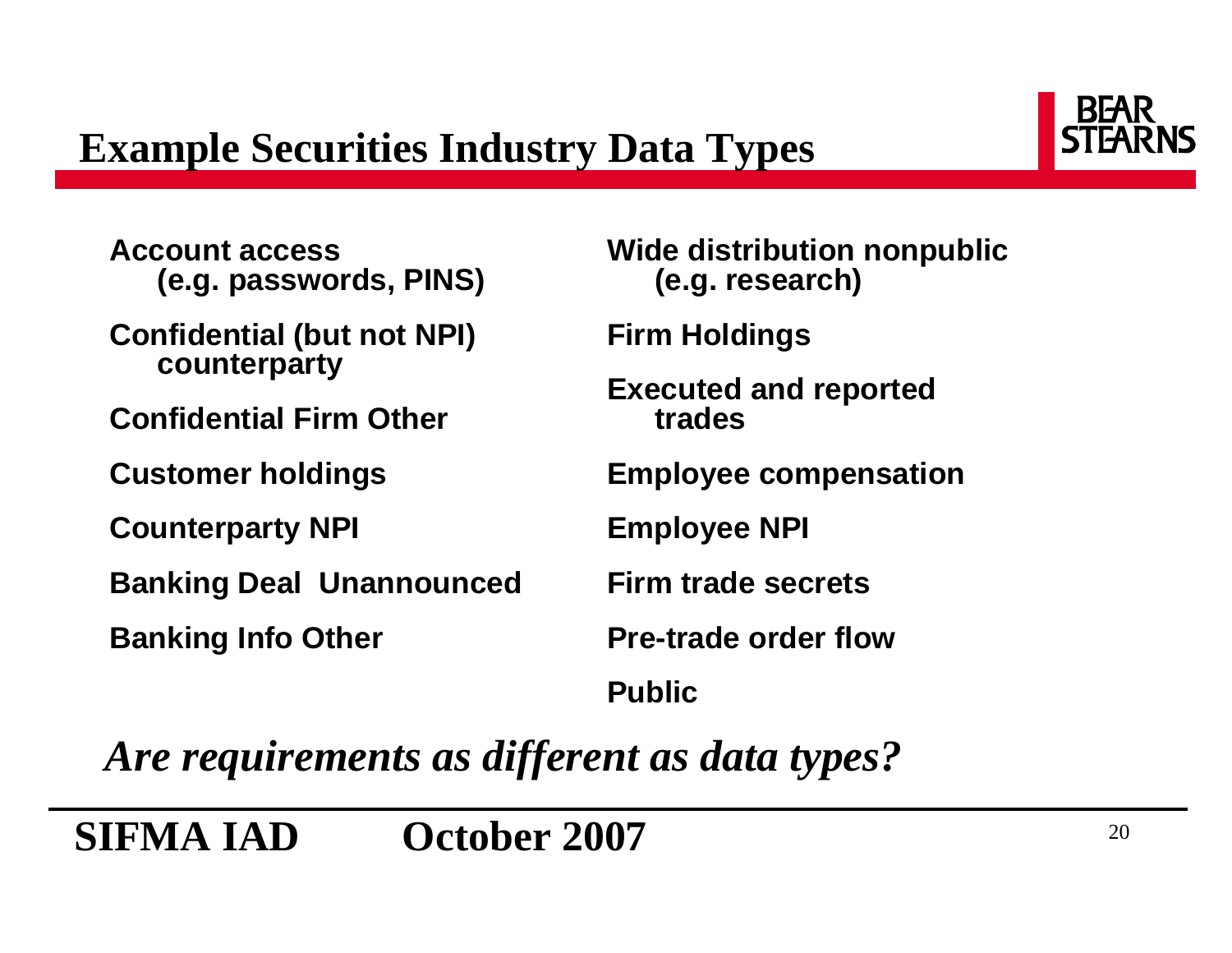# **Example Securities Industry Data Types**



**Account access (e.g. passwords, PINS)**

**Counterparty NPI**

**Confidential (but not NPI) counterparty**

**Confidential Firm Other**

**Customer holdings**

**Pre-trade order flow** 

**Executed and reported trades**

**Banking Deal Unannounced**

**Banking Info Other**

**Wide distribution nonpublic (e.g. research)**

**Firm Holdings**

**Firm trade secrets** 

**Confidential Firm Other**

**Employee compensation**

**Employee NPI**

**Public**

**SIFMA IAD October 2007** $7$  and  $21$ *How many control groupings are there?*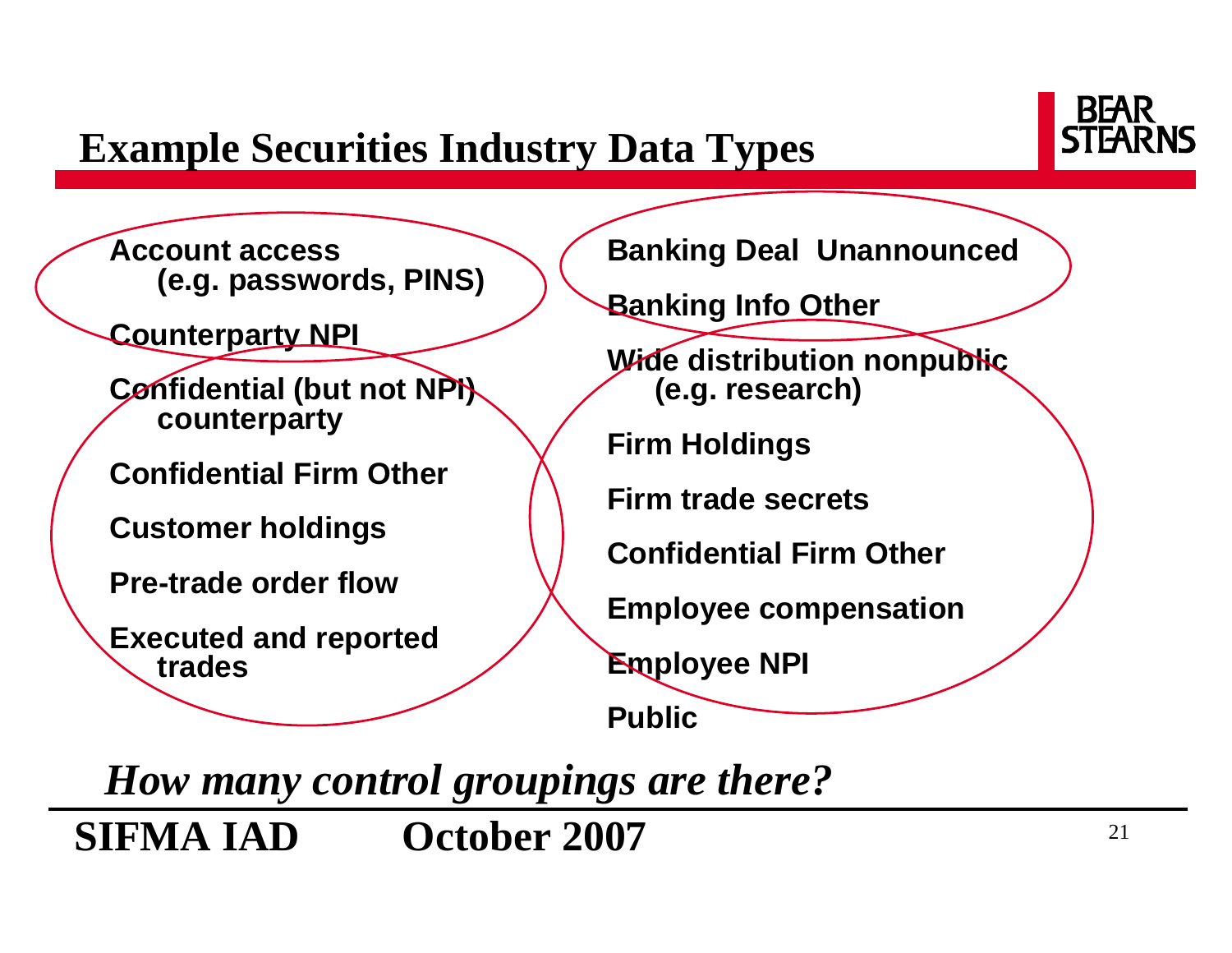# **Example Securities Industry Data Types**



**Account access (e.g. passwords, PINS)**

**Counterparty NPI**

**Confidential (but not NPI) counterparty**

**Confidential Firm Other**

**Customer holdings**

**Pre-trade order flow** 

**Executed and reported trades**

**Banking Deal Unannounced**

**Banking Info Other**

**Wide distribution nonpublic (e.g. research)**

**Firm Holdings**

**Firm trade secrets** 

**Confidential Firm Other**

**Employee compensation**

**Employee NPI**

**Public**

**SIFMA IAD October 2007** $7$  and  $22$ *Is it necessarily a hierarchy of controls?*

*Note:* 

*this is your* 

*web page!*